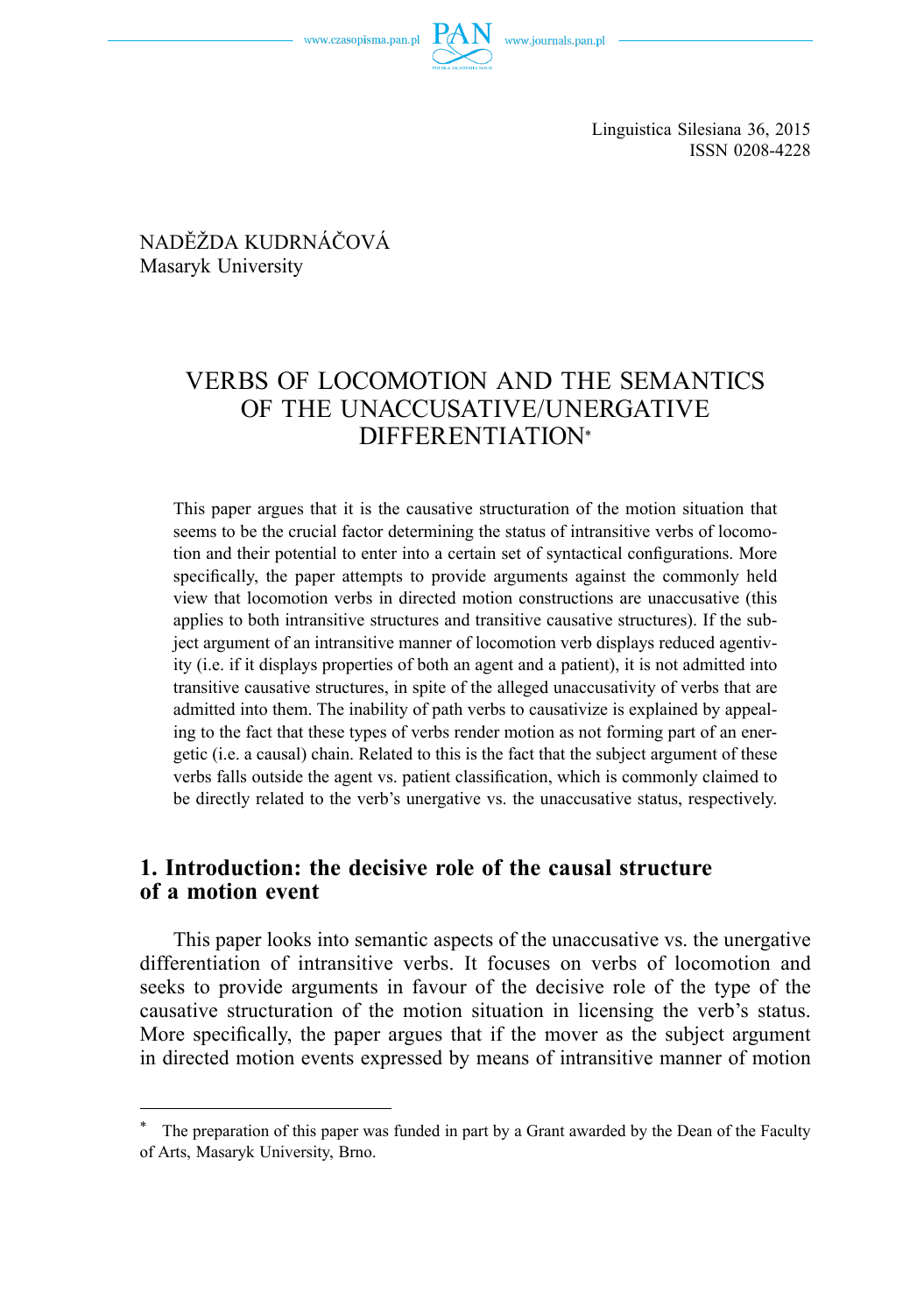

verbs is to appear in the direct object position in transitive causative structures, all aspects of the actual execution of the movement must fall under its control. This fact may be taken as an argument against the purported unaccusative status of intransitive manner of motion verbs in directed motion and of their transitive causative counterparts. The paper further argues that the subject argument in motion events expressed by means of path verbs falls outside the agent vs. the patient distinction, which seems to provide an explanation why, in spite of their alleged unaccusative status, path verbs do not undergo causativization.

### **2. The unaccusative vs. the unergative status of intransitive locomotion verbs in relation to their unaccusative vs. unergative differentiation**

Based on their lexico-semantic properties, intransitive verbs of locomotion fall into two groups, namely, manner of locomotion verbs and so-called path verbs (cf. esp. Levin 1993, Miller and Johnson-Laird 1976, Talmy 1985). Manner of locomotion verbs (e.g., *walk, run, dance, swim, crawl, stagger*) encode information about the concrete physical manner in which the movement is carried out whereas path verbs (e.g., *come, go, arrive, leave, enter, approach*) encode information about "the configuration and position of the path, often specified in relation to the direction of motion" (Matsumoto 1996: 190). This verbal lexicosemantic differentiation is a reflection of the fact that the physical modality of motion and the traversal of the path are clearly distinguishable components in verbal meaning. They play a role in the causal structuration of the motion and are thus linked to the semantic status of the verb's subject argument in terms of its agenthood/patienthood (i.e. in terms of its position in the causal structuration of a motion event).

On the theory propounded by Perlmutter (1978), intransitive verbs are of two types, namely, unaccusative verbs and unergative verbs. Perlmutter's classification is primarily based on semantic considerations: intransitive verbs expressing volitional events are unergative while intransitive verbs expressing nonvolitional events are unaccusative (on the connections between unergativity and agenthood and between unaccusativity and patienthood cf. also Dowty 1991). That is, the verb's status is determined by the semantic properties of its sole argument. On this analysis, the same verb may be unergative or unaccusative. Consider the following examples taken from Perlmutter (1978: 163-164):

- (1) John slid into third base. (unergative)
- (2) The wheels slid on the ice. (unaccusative)
- (3) John slid on the ice. (unaccusative if John slid on the ice involuntarily; unergative if John did it voluntarily)
- (4) Henry suddenly jumped over the fence. (unergative)
- (5) The unemployment rate suddenly jumped in July. (unaccusative)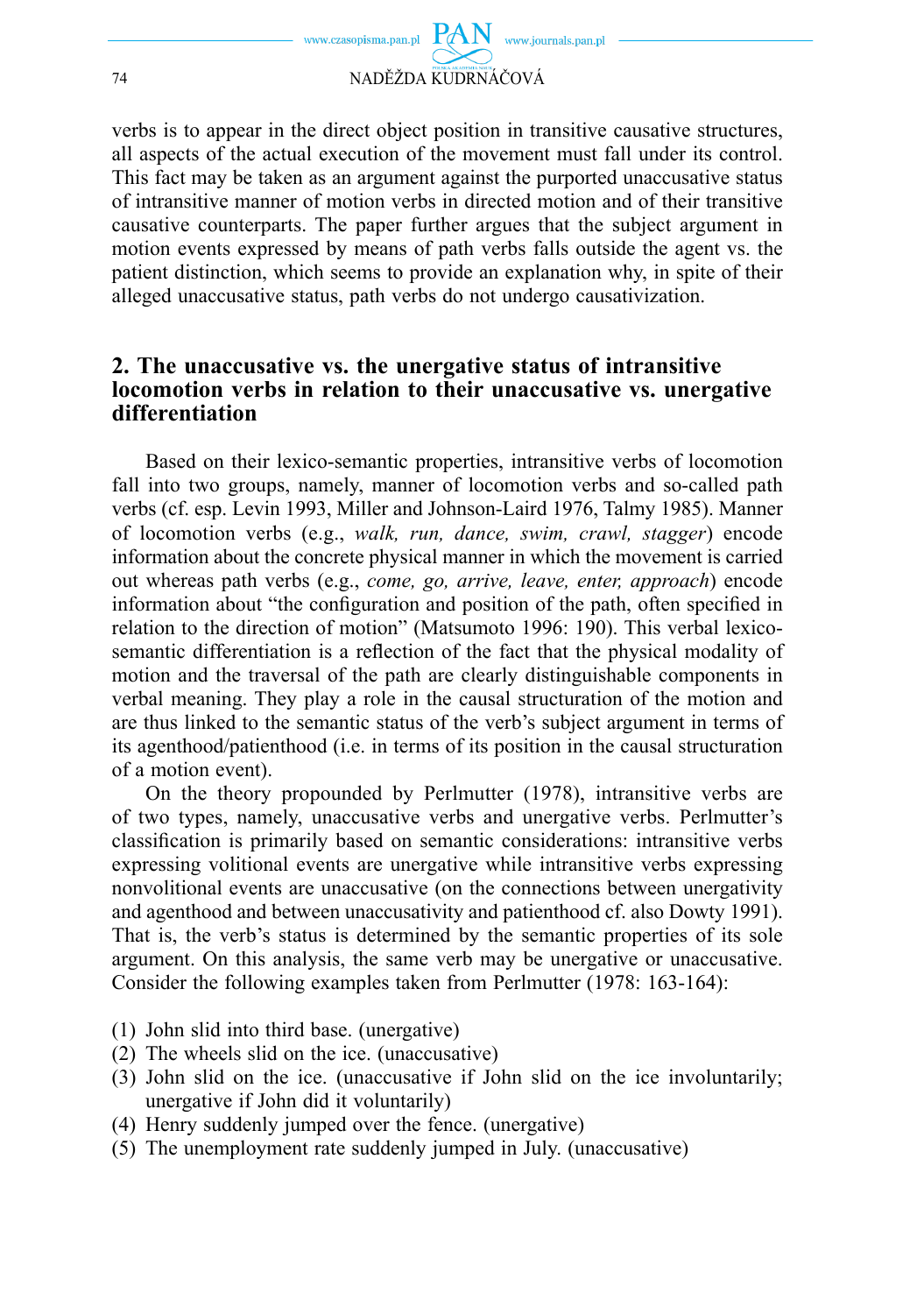#### VERBS OF LOCOMOTION AND THE SEMANTICS… 75

Perlmutter and Postal (1984) list several groups of verbs which belong or prevailingly belong to each category. The category of unergative contains verbs expressing willed or volitional acts (e.g., *work, talk, play, laugh, walk, jog, dance, crawl*) and verbs expressing involuntary bodily processes (e.g., *cough, sneeze, breathe, sleep, cry*). The category of unaccusative verbs is more varied. Apart from a group of adjectival predicates, it contains verbs whose subjects are patients (e.g., *burn, fall, drop, fall, dangle*), including the class of inchoatives (verbs like *melt, freeze, open, close, disappear*), verbs of existing and happening (e.g., *exist, happen, occur, result*), verbs that denote involuntary emission of stimuli that impinge on the senses (e.g., *shine, glow, jingle, clang, smell*), aspectual verbs (e.g., *begin, continue, stop*) and durative verbs (e.g., *last, remain, survive*)*.* In terms of the type of semantic role expressed by the verb's single argument, the argument of unergative verbs is an agent (a wilful, animate executor of an action) or an experiencer (a participant that feels a certain bodily process) whereas the argument of unaccusative verbs is a patient (animate or inanimate).

A syntactic account of Perlmutter's basically semantic categorization has been first proposed by Burzio (1986) within the framework of generative grammar. On his analysis, the subject of unergatives is subject in both deep and surface structures. By contrast, the subject of unaccusatives originates as an object in deep-structure and is then moved to the subject position at the surface level. Unaccusatives thus lack an external argument.

Burzio's basically syntactic account is consistent with the semantic status of the verb's sole argument in each verbal category. The subject argument of unergative verbs is semantically an agent (*John walked/ran/danced/swam*) whereas the subject argument of unaccusative verbs is semantically a patient or a theme.1

The unergative/unaccusative categorization has become the subject of a substantial body of research (see, e.g., Alexiadou et al. 2004, Dowty 1991, Hale and Keyser 2002, Levin and Rappaport Hovav 1992 and 1995, Kuno and Takami 2004, Rappaport Hovav and Levin 2000, Van Valin 1990, among many others). Deriving from the assumption that lexico-semantic properties of verbs are manifested at a syntactical level, a number of diagnostics have been developed. Although originally couched in semantic terms, the unergative/ unaccusative distinction is claimed to be syntactically encoded, i.e. manifested in the verb's ability to appear in a certain set of syntactic configurations. The verb's categorization is thus taken as deriving from the interpretation of the argument structure as the syntactic projection of the verb's semantic structure. Some verbs are invariably unergative or invariably unaccusative, whereas other verbs display a variable behaviour (for arguments in favour of a gradient rather than a bipolar

<sup>&</sup>lt;sup>1</sup> Agency cannot be equated with internal causation because there are verbs which denote internally caused eventualities and yet are not a result of an exercise of will (cf. Levin and Rappaport Hovav 1995). Leaving aside the inanimate world (e.g., *blossom, melt*), this is a typical case of bodily processes like blushing or sneezing.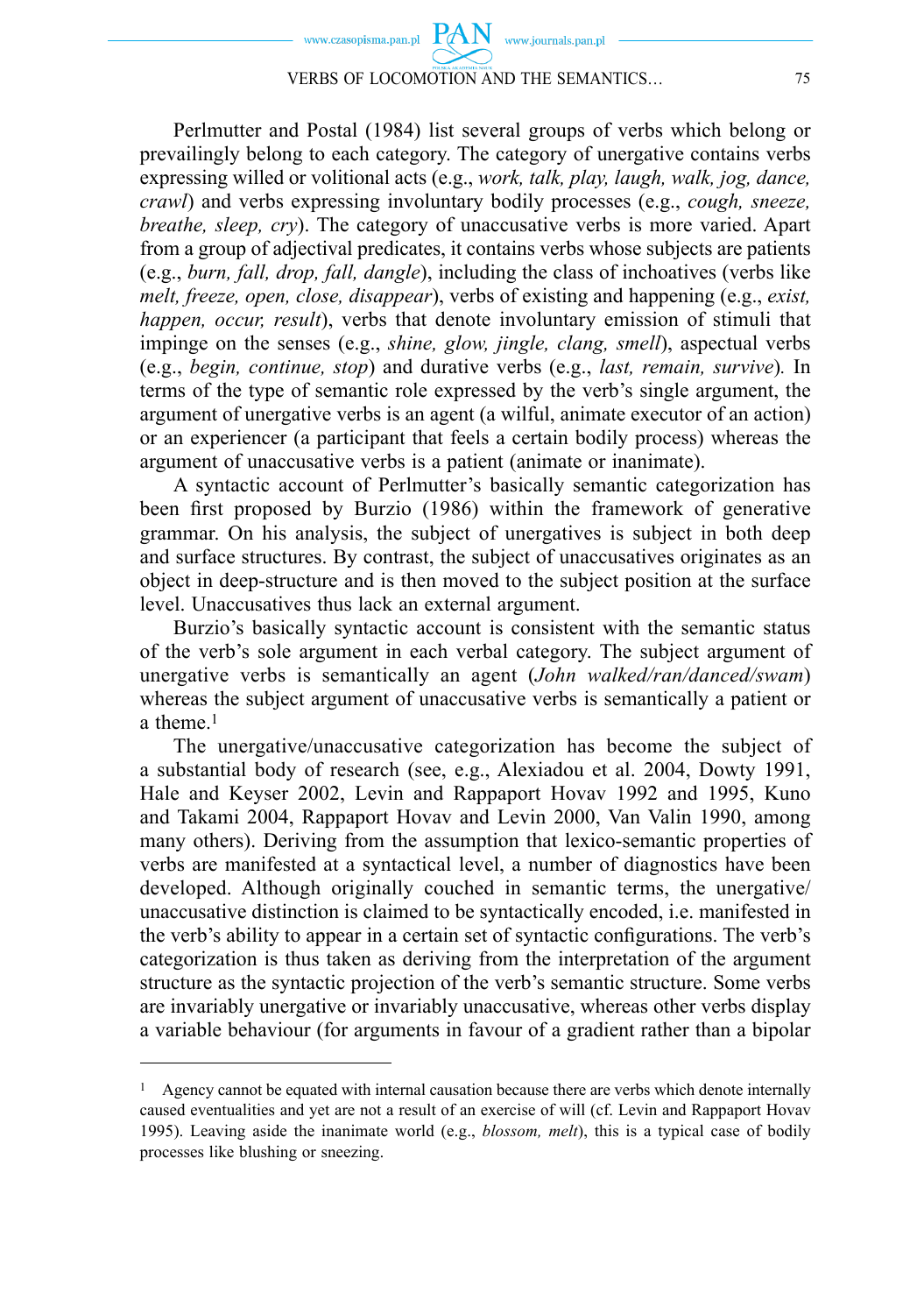

nature of the unergative/unaccusative categorization see esp. Sorace 2004). In addition, certain verbs may class among unergatives in one language and among unaccusatives in another (this phenomenon is referred to as "unaccusative mismatches").

As regards locomotion verbs, their categorization is based on whether the verb encodes information about the manner of motion or not. Path verbs (i.e. verbs that are mute as regards a concrete physical modality of the motion) are classified as belonging to unaccusative verbs. This means that their subjects originate as deep-structure objects. Their sole argument is thus not an agent but a theme/patient (*John came, John arrived, John approached the station, John went to the station, John left the station,* etc.).

In contrast to path verbs, manner of locomotion verbs display a variable behaviour. When used without a directional phrase, they are claimed to belong to unergatives. Their subject argument is thus evaluated as an agent: *John walked (/ran/ danced/ swam*). However, when used with a directional phrase, manner of locomotion verbs are claimed to undergo a change from the category of unergatives to the category of unaccusatives, whose subject argument is a patient/ theme (cf. Geuder and Weisgerber 2006, Levin and Rappaport Hovav 1992 and 1995, Rosen 1996, Tenny 1984, Tubino Blanco 2011, van Hout 2004, Van Valin 1990, among many others): *John walked to the station (/ran to the station/danced across the ballroom/swam to the shore).* The change in the status of these verbs enables them to causativize: *John walked Mary (/ran Mary) to the station, John danced Mary across the ballroom, John swam Mary to the shore*. To repeat, the subject argument of unaccusatives originates as a deep-structure object, i.e. it represents the verb's internal argument. The reason underlying the purported unaccusativity of these verbs is, therefore, the fact the position for the external argument is not occupied and can thus be taken up by an external cause (on unaccusativity in relation to causativizability also see Borer and Wexler 1987).2

Path verbs are also claimed to belong to unaccusative verbs. As such, they should display the potential to enter into causative structures. This is, however, not the case: \**John went himself to the door,* \**John went Mary to the door,* \**John went himself to exhaustion,* \**John went Mary to exhaustion*.

The following discussion will provide arguments both for and against the unaccusative status of manner of locomotion verbs in structures with directional phrases. Nevertheless, arguments against their unaccusativity will appear to be by far the stronger. The discussion will attempt to demonstrate that the factor licensing the verb's syntactic behaviour should be sought in the position of the subject argument in the causal chain of events. In concrete terms, if the verb's subject argument does not display properties of a fully-fledged agent, i.e. if the motion event is not covered by the mover's conation in its entirety, the verb is not admitted into transitive causative structures: \**John limped Mary to the door,* 

<sup>&</sup>lt;sup>2</sup> An explanation along these lines seems to be preferred owing to the fact that the unaccusative hypothesis would otherwise lose much of its consistency.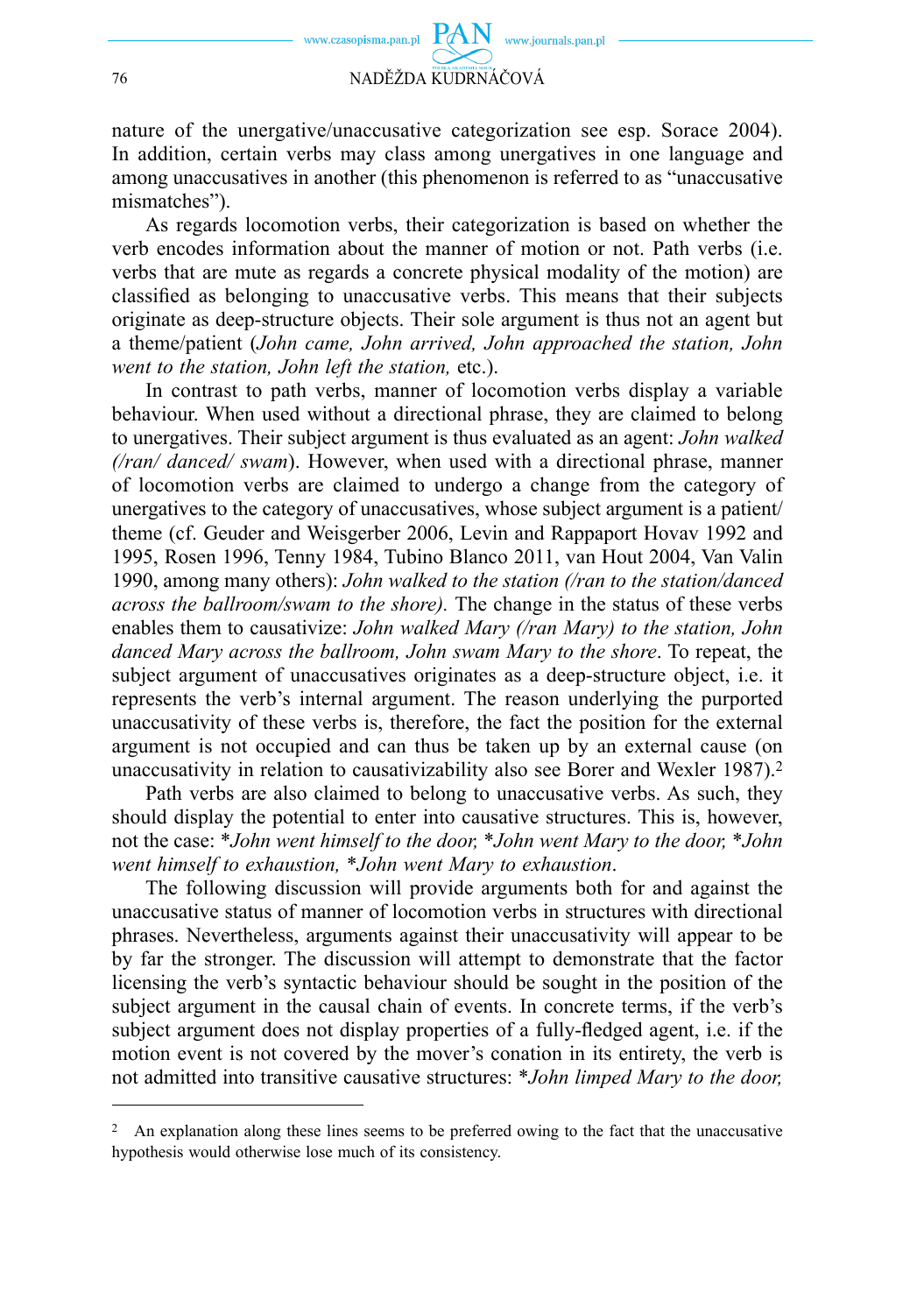

\**John limped himself to the door,* \**John limped himself to exhaustion,* \**John limped Mary to exhaustion.* 

As regards path verbs, the discussion will attempt to demonstrate that path verbs do not causativize because the unaccusative/unergative distinction does not apply to them.

### **3. Arguments in favour of the unaccusative status of locomotion verbs in directed motion events**

#### **3.1. The status of structures without directionals**

The claim that manner of motion verbs in constructions with directionals change their status is, in one respect, justified. It rests on a tacit assumption that what may be called "bare" constructions, i.e. constructions without complementizers (including directional phrases), do not represent basic constructions in the sense that directionals would be merely appended to the verb. In other words, it makes sense to argue that bare constructions are specific constructions in their own right (cf. Kudrnáčová 2008).

It should be added, at the same time, that Levin and Rappaport Hovav contradict themselves by observing that the augmentation of argument structure is carried out in a monotonic way (cf. Levin and Rappaport Hovav 1995). An observation along these lines runs counter to the claim that a directional effects the shift of the verb's semantics from the category of unergatives to the category of unaccusatives (whose subject argument is no longer an agent but acquires the status of a patient), which, in its turn, enables the verb to appear in causative structures. The monotonicity of the argument augmentation would, in actual fact, necessitate that the verb retain its semantic categorization, i.e. that it does not undergo a change in its (basically) unergative status.

### **3.2. The theory of co-identifi cation**

Another argument that speaks in favour of the unaccusative status of manner of locomotion verbs complemented by a directional phrase may be provided by the theory of the so-called event co-identification. More specifically, the unaccusativity of manner of locomotion verbs in directed motion structures is in line with a view that the manner in which the motion is carried out and the traversal of the path are co-identified (hence identical) events (cf. Levin and Rappaport Hovav 1999, and Rappaport Hovav and Levin 2001). From the event co-identification it follows that the two components of a motion event are not causally related. Viewed from the point of view of the unergative/unaccusative differentiation, the non-causal relation between the movement in its concrete physical modality and the progression along a path is correlated with the verb's unaccusative status.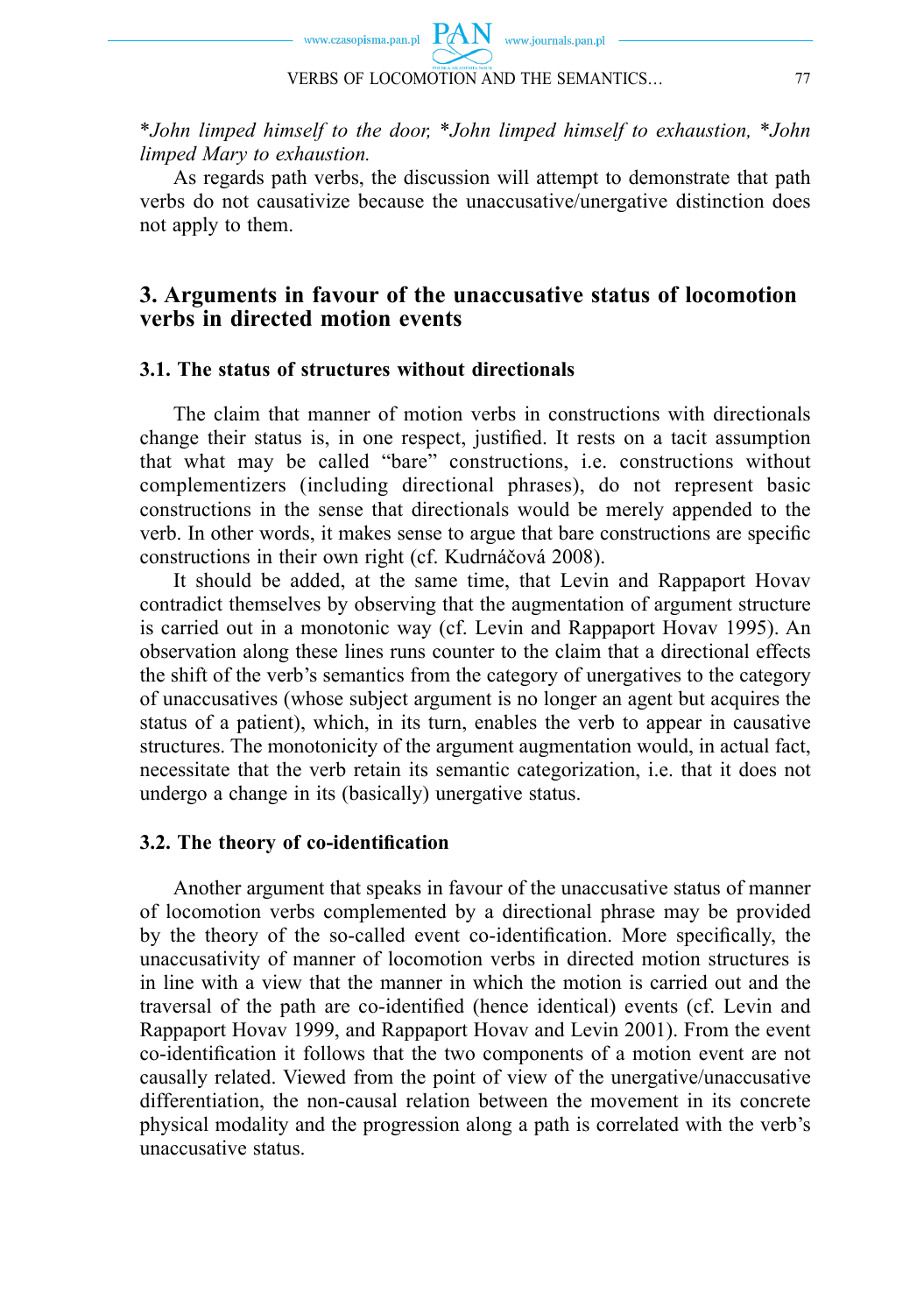

It is nevertheless difficult to adopt the view that the mover in directed motion events encoded in manner of locomotion verbs does not have an agentive status, i.e. that it does not play a role in the causative structuration of the motion situation (more so in view of the fact that the agentivity of the mover is conceptually related to the concrete manner of the execution of the motion). The following discussion will provide facts that speak in favour of the mover's agentive status, i.e. that speak against the unaccusative status of given verbs.

### **4. Arguments against the unaccusative status of manner of locomotion verbs in directed motion events**

### **4.1. The causal link between the manner of motion and the traversal of path**

As frequently noted in the literature, the physical manner of motion and the progression along the path are causally related (e.g., Croft 1991, Pinker 1989 or Talmy 1985). Croft (1991: 160-161) demonstrates the causative nature of directed movement encoded in manner of motion verbs by way of examples with the verbs *sail* and *burn*:

- (6) The boat sailed into the cave.
- (7) \*The boat burned into the cave.
- (8) The branding iron burned into the calf's skin.

In (6), the verb *sail* lexicalizes a concrete physical type of movement, therefore it can function as a cause of the progression along a specific path. The verb *burn* in (7) cannot have this function because it designates an action during which the theme (the entity that is moving) undergoes a change of state. As observed by Goldberg (1991: 368), the theme can only change its location, it cannot change its state at the same time (see also Kudrnáčová 2008; for a modified version of Goldberg's account see Yasuhara 2013). This stipulation may now be seen from a reverse order: a change in the theme's state cannot have a causal function with respect to the movement, which explains the ungrammaticality of the example in (7). The verb *burn* may, however, appear in a directed motion construction (ex. 8) if the activity of burning causes the theme's movement by creating its way in a given spatial environment. In other words, what the constructions in (6) and (8) have in common is that the themes make their way in some spatial environment.<sup>3</sup> Consider in this connection the following example with *burn one's way*:

<sup>3</sup> Note, however, that the theme in (8) does not change its state. That is, the stipulation that a theme cannot simultaneously undergo a change of state and a change of location still holds. The two types of change are conceptually so distant that they cannot be rendered as causally related. Viewed at a more abstract level, semantic relatedness and direct causality are conceptually closely linked concepts.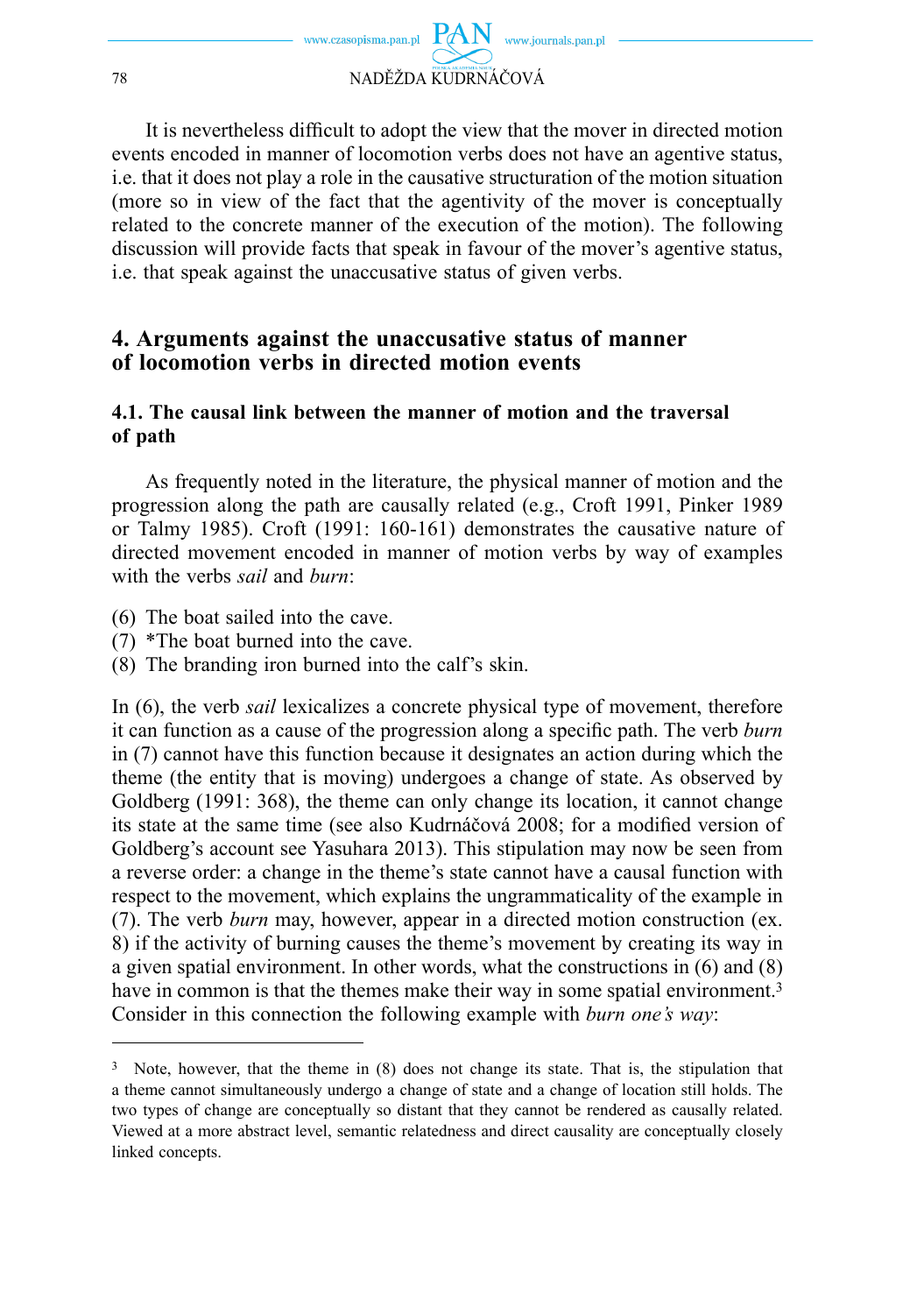(9) Donna took a sip of the brandy, feeling it burn its way to her stomach. (BNC: G0P)

## **4.2. Purported obligatoriness of directionals**

The claim mentioned above, namely, that manner of locomotion verbs in directed motion events undergo a change from the category of unergatives to the category of unaccusatives seems justified to the extent that it provides an explanation why transitive causative structures typically involve the presence of directional phrases (e.g., *John walked Mary to the station, John walked himself to the station*).

As has been mentioned, the unaccusative status of manner of locomotion verbs in intransitive directed motion events (*John walked to the station*) necessitates that the corresponding transitive causative structures employ a directional phrase. Admittedly, it is often the case that transitive causative structures are implausible if a directional phrase is missing:

- (10) \*John walked (/ran) Mary.
- (11) John walked (/ran) Mary to the station.
- (12) \*John danced Mary.
- (13) John danced Mary across the ballroom.

A closer look reveals, however, that not all transitive causative structures require that a directional phrase be used (cf. Filipović 2007, Kudrnáčová 2013 or Randall 2010). The event of 'walking the dog' may serve as a typical example:4

(14) John always walks the dog before breakfast.

Consider also the following interesting example from the British National Corpus:

(15) /…/ and he had jockeys to ride them instead of the boys in the stable. Understand? Er yes. Now would they normally get their er a jockey to *gallop the* horse rather than just the stable boy? (BNC: HYC)

Related to the account that syntactic structures with unaccusative verbs require the presence of a directional phrase is an account that explains the behaviour of verbs by appealing to the type of event structure encoded in them. More specifically, such an account takes the unaccusativity/unergativity categorization

<sup>4</sup> It should be admitted, however, that the verb *walk* used in the phrase 'walking a dog' may undergo a process of semantic bleaching (thus it need not designate actual 'walking'), which goes hand in hand with an increase in the idiomaticity of the phrase (*walk the dog* designates making the dog move, in some way or other, to keep it fit).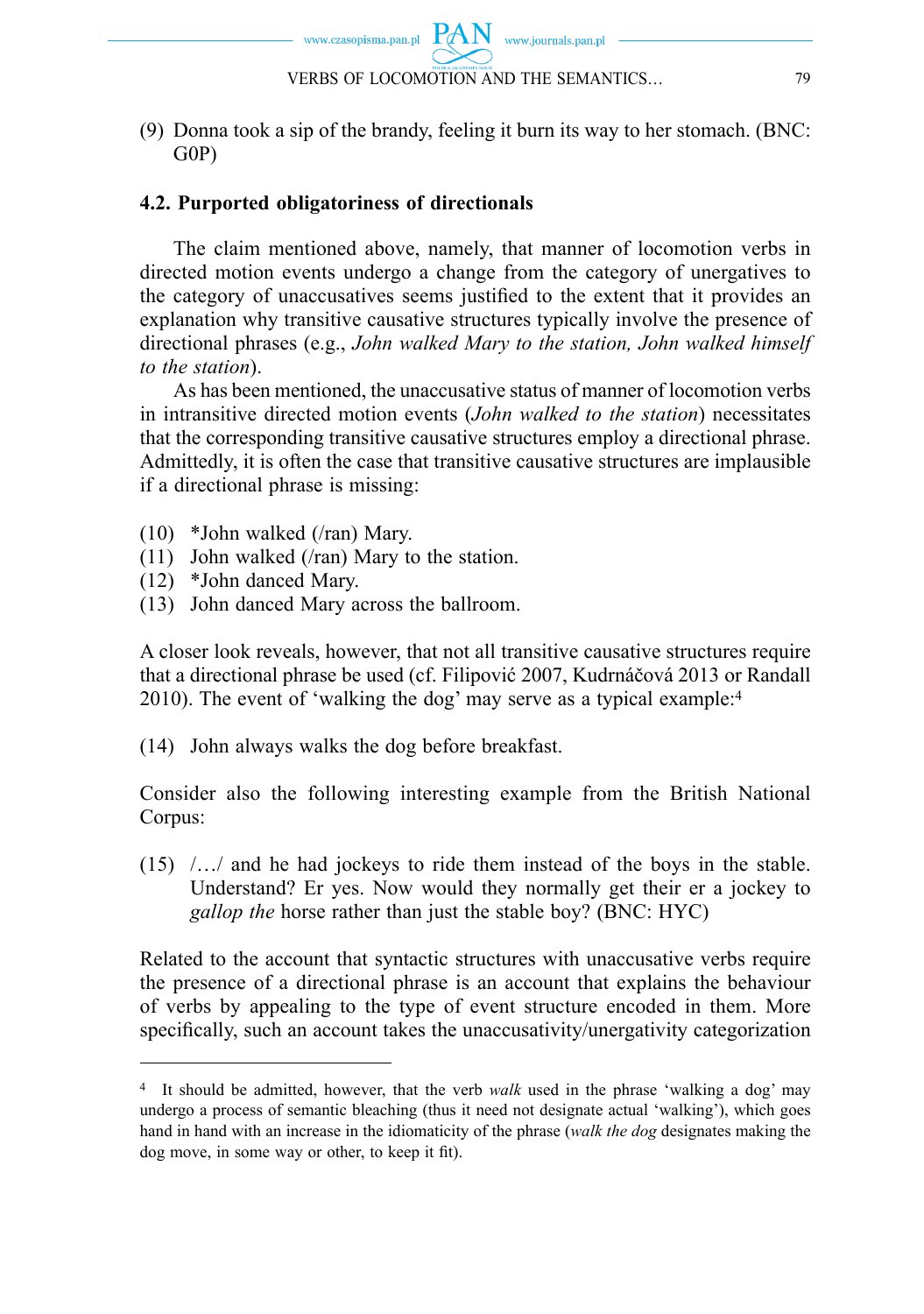

as underlain by the telicity of the event: unaccusatives tend to encode telic events while unergatives tend to encode atelic events (e.g., Ritter and Rosen 2000, Rosen 1996, Rothstein 2004, van Hout 2004). Transitive causative structures are thus claimed to be open for delimited events only:

- (16) \*Bill walked Sue along the beach in an hour. (Rosen 1996: 197)
- (17) ?? The people of Amsterdam danced the Canadians along the streets of Amsterdam. (Rothstein 2004: 136)

The claim that transitive causative structures only admit delimited events can be questioned in light of the fact that the change of a punctual temporal adverbial (*in an hour*) to a durative one (*for an hour*) renders the causative structure in (18) grammatical:

(18) Bill walked Sue along the beach for an hour.

As can be seen, this structure is grammatical even though the event is not telic. As regards the example in (17), the use of a non-delimited phrase seems, in actual fact, quite plausible (one can thus say *John danced Mary round the ballroom)*. It is thus clear that telicity itself cannot serve as a factor differentiating between unaccusatives and unergatives. That transitive causative structures with nondelimited path phrases are not ruled out can also be illustrated by way of the following two examples:

- (19) John walked her towards the door.
- (20) The general marched the soldiers in the park. (Van Valin 2005: 34)

The path phrase *towards the door* (ex. 19) encodes a non-delimited event and the same interpretation is valid for the path phrase *in the park* (ex. 20)*,* which designates the spatial setting of a given caused motion. In Vendler's terminology, the verbs in these sentences represent an activity, not an accomplishment (cf. Vendler 1957). Van Valin (2005: 34) terms this type of activity "a causative activity" (the verb in the sentence *The sergeant marched the soldiers to the park* then represents "a causative accomplishment"*,* cf. Van Valin 2005: 34).

We have thus seen that irrespective of whether the constraints placed on the causativization of intransitive verbs of locomotion are explained by appealing to verbal lexical semantics or to the event structuration, the requirement for the obligatory presence of a delimited path phrase cannot be maintained because it rests on the assumption that the result in a caused motion event can only be represented by attaining some spatial point which represents the resultant change of location.5

<sup>5</sup> Certainly, it may be reasonably argued that the most natural correlate of causativity is – at least in the motion domain – the telicity of the event, i.e. the attaining of a spatial end-point.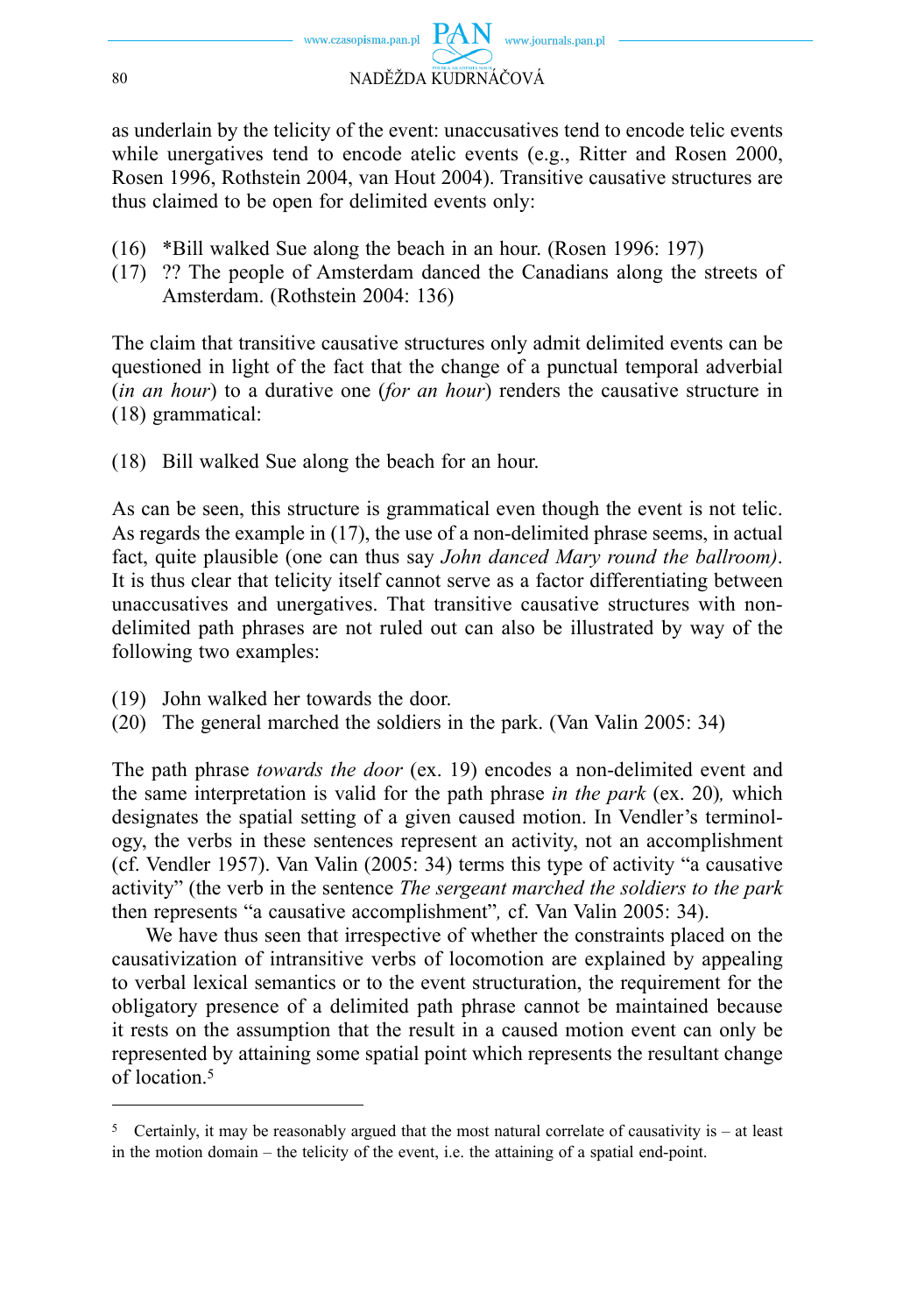The discussion presented thus far sought to provide arguments against the purported obligatoriness of path phrases in transitive causative structures (and the telicity of motion events encoded in them). At this point in the discussion it should be added that the unaccusative status of directed motion events (encoded in path verbs and manner of locomotion verbs complemented by directionals) and the unergative status of manner of motion verbs used without directional phrases is sometimes considered to be conceptually linked to the fact that path verbs and manner of motion verbs belong to the category of so-called 'result verbs' and 'manner verbs', respectively.

As the terms themselves suggest, manner verbs lexicalize the type of the process leading to the result whereas result verbs lexicalize the result of the event (on the difference between manner and result verbs see also Fillmore 1970; on the complementary nature of the relation 'result – manner' see Rappaport Hovav and Levin 1998 and 2013; on arguments against the complementariness see esp. Erteschik-Shir and Rapoport 2010). Result verbs are largely constrained in their syntactic behaviour whereas manner verbs may appear in a number of syntactic constructions. Consider the following examples taken from Rappaport Hovav and Levin (1998: 103):

- (21) a. Mary scrubbed her fingers to the bone. (*scrub*: manner verb) b. \*Mary broke her knuckles to the bone. (*break*: result verb)
- (22) a. Mary rubbed the tiredness of her eyes. (*rub*: manner verb) b. \*Mary broke the beauty of the vase. (*break*: result verb)
- (23) a. Mary swept the leaves off the sidewalk. (*sweep*: manner verb) b. \*Mary broke the dishes off the table. (*break*: result verb)

As regards intransitive verbs of locomotion, path verbs are claimed to belong to the result class (which is correlated with the fact that they encode an achieved location) whereas manner of locomotion verbs are claimed to belong to the manner class (which is correlated with the fact that they encode a process leading to achieving a change of location):

- (24) a. John walked.
	- b. John went.
- (25) a. John walked to the station.
	- b. John went (/came) to the station.
- (26) a. John walked himself to the station. b. \*John went (/came) himself to the station.
- (27) a. John walked Mary to the station. b.\*John went (/came) Mary to the station.
- (28) a. John walked himself to exhaustion. b. \*John went (/came) himself to exhaustion.
- (29) a. John walked Mary to exhaustion.
	- b. \*John went (/came) Mary to exhaustion.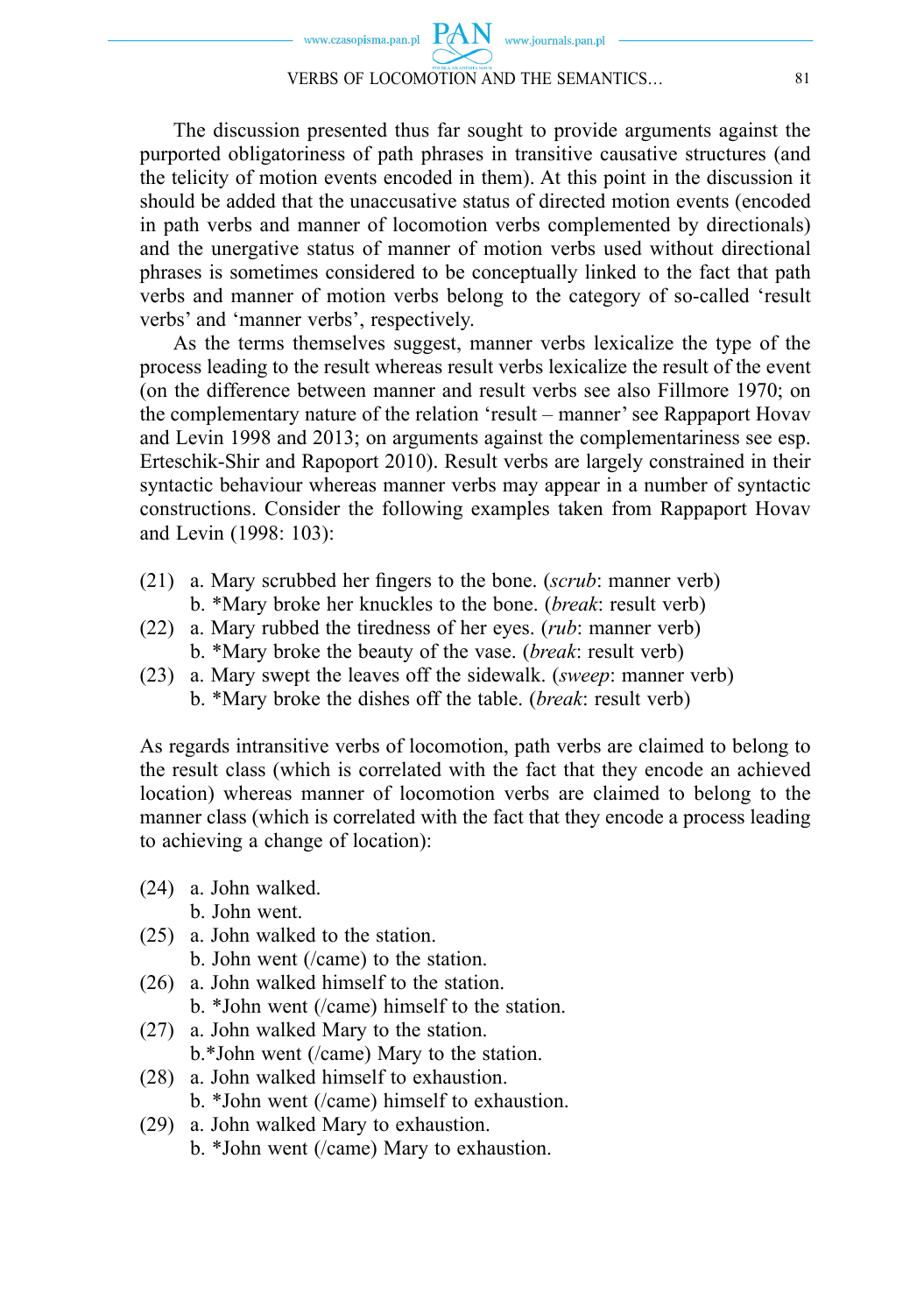

It certainly cannot be denied that minimizing the lexical information contained in verbs is a necessary procedure if one strives to account for as many syntactic constructions as possible. However, an argumentation in this vein poses problems because it rests on the inherent telicity of path verbs. In actual fact, certain path verbs are underspecified as to the reference of an achieved location, leaving the type of path to be determined by the intrasentential context. For example, the path verbs *go* and *descend* can be used not only in telic, bounded motion situations (*John went to the window, The plane descended to the ground*) but also in atelic, unbounded ones (*John went towards the window, The rain descended for five hours*). Interestingly, the verb *fall* also invites both interpretations (in spite of the fact that it involves the pull of gravity and thus might be expected to exclude an atelic interpretation) as illustrated by way of the following example from the British National Corpus:

(30) A shooting star fell towards the city's crown of lights. (BNC: FS8)

### **4.3. Agentivity of the mover**

#### *4.3.1. Manner of locomotion verbs*

As argued for by Ritter and Rosen (1998), the subject argument in directed motion structures with manner of locomotion verbs (*John walked to the station*) is a fully-fledged agent, which attests to the fact that this participant is an external, not an internal argument of the verb. That is, the verb retains its unergative status even in the presence of a directional phrase. From this it follows that, in transitive causative structures, the mover retains its agentivity (a similar standpoint is, e.g., taken by Folli and Harley 2006, who contend that in transitive causative structures of the type *John walked her to the station* both arguments must be agents). It is thus open to debate whether verbs in these structures undergo the change in their unergative status. Consider:

- (31) John ran (/walked) himself to the window.
- (32) John ran himself ragged (/walked himself to exhaustion).
- (33) John ran (/walked) Mary to the station.
- (34) John ran (/walked) Mary to exhaustion.

If the mover's activity is not wholly under their volitional control, i.e. if the mover includes properties of both an agent and a patient, the mover cannot take up the direct object position in transitive causative structures (which are commonly claimed to require unaccusative verbs). Consider, for example, the motion situation lexicalized in limping, which includes elements that point to the mover's state. Since those elements fall outside the mover's intentional control (the same is valid for strutting, e.g.), they cannot fulfil a causal role, i.e. cannot participate in the participant's change, be it a change of state or a change of location. This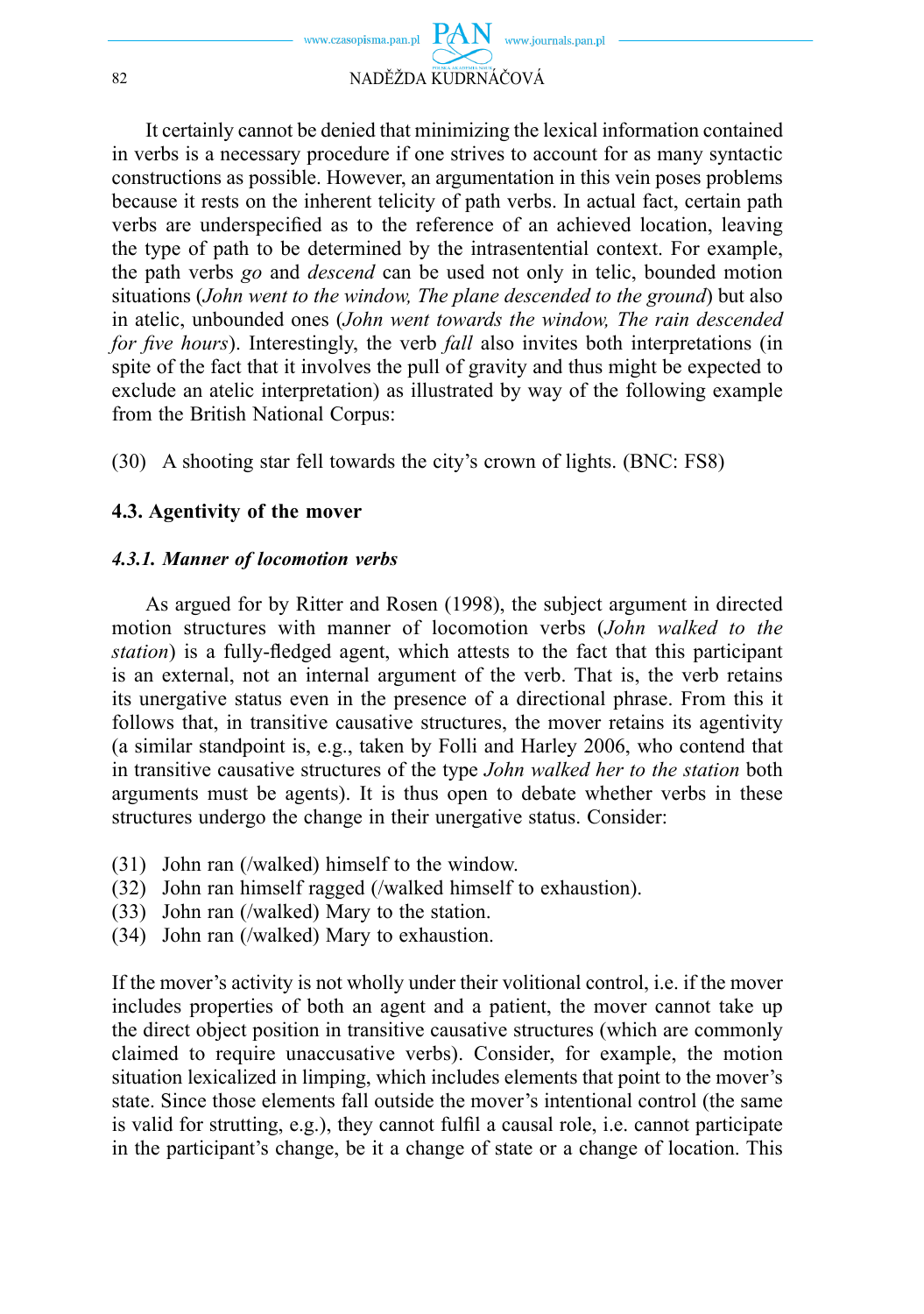

seems to be the reason why verbs of this type cannot enter into transitive causative structures (on this and further factors deciding on the possibility of the formation of transitive causative structures cf. Kudrnáčová 2013 and 2014).6 Consider:

- (35) \*John strutted (/staggered/lolloped/scurried/scampered) himself to the station.
- (36) \*John strutted (/staggered/lolloped/scurried/scampered) himself to exhaustion.
- (37) \*John strutted (/staggered/lolloped/scurried/scampered) Mary to the station.
- (38) \*John jogged (/staggered/strutted/lolloped) Mary to exhaustion.

In these movements, supplementary (i.e. non-core) aspects of the motion do not effect the mover's translocation. That is, causation only covers those aspects that are related to the mover's translocation, which, in its turn, results in the impossibility to employ these types of verb in transitive causative structures. In the actual execution of the motion, the mover must therefore display the role of a fully-fledged agent, i.e. it cannot display properties of a patient. Viewed from the perspective of the unaccusative/unergative distinction, if the verb is to causativize, it must belong to the unergative class.

The agentive status of the mover in directed motion constructions with manner of locomotion verbs shows itself in the possibility to form reflexive constructions – consider examples in (31) and (32), which explicitly render the mover as being in full volitional control of the execution of the movement (cf. Kudrnáčová 2013). Consider also:

- (39) John marched himself to the station.
- (40) John danced himself across the ballroom.

A remark is due here. As is clear from the examples in  $(31)$  and  $(32)$ , reflexive resultative phrases do not necessarily have to encode the mover's change of location; they may also encode its change of state. However, as with reflexive structures encoding a change of location, reflexive structures encoding a change of state attest to the agentivity of the mover (i.e. to the unergative status of the verb) as shown by the implausibility of forming reflexive constructions (cf. examples  $(35)$  and  $(36)$ ). It should be noted here that the reflexive is treated as fulfilling a syntactic rather than a semantic role. This contention stems from the observation that resultative phrases can only be predicated of direct objects (cf. Simpson 1983). From this stipulation it follows that if resultative phrases are to

<sup>6</sup> It may now be added to Kudrnáčová (2013, 2014) that the stipulation concerning the mover's full volitional control in causative structures is in line with the relation between the causing event and the caused event: if all aspects of the caused event are to be covered by the causing event, the two events must necessarily display a total overlap.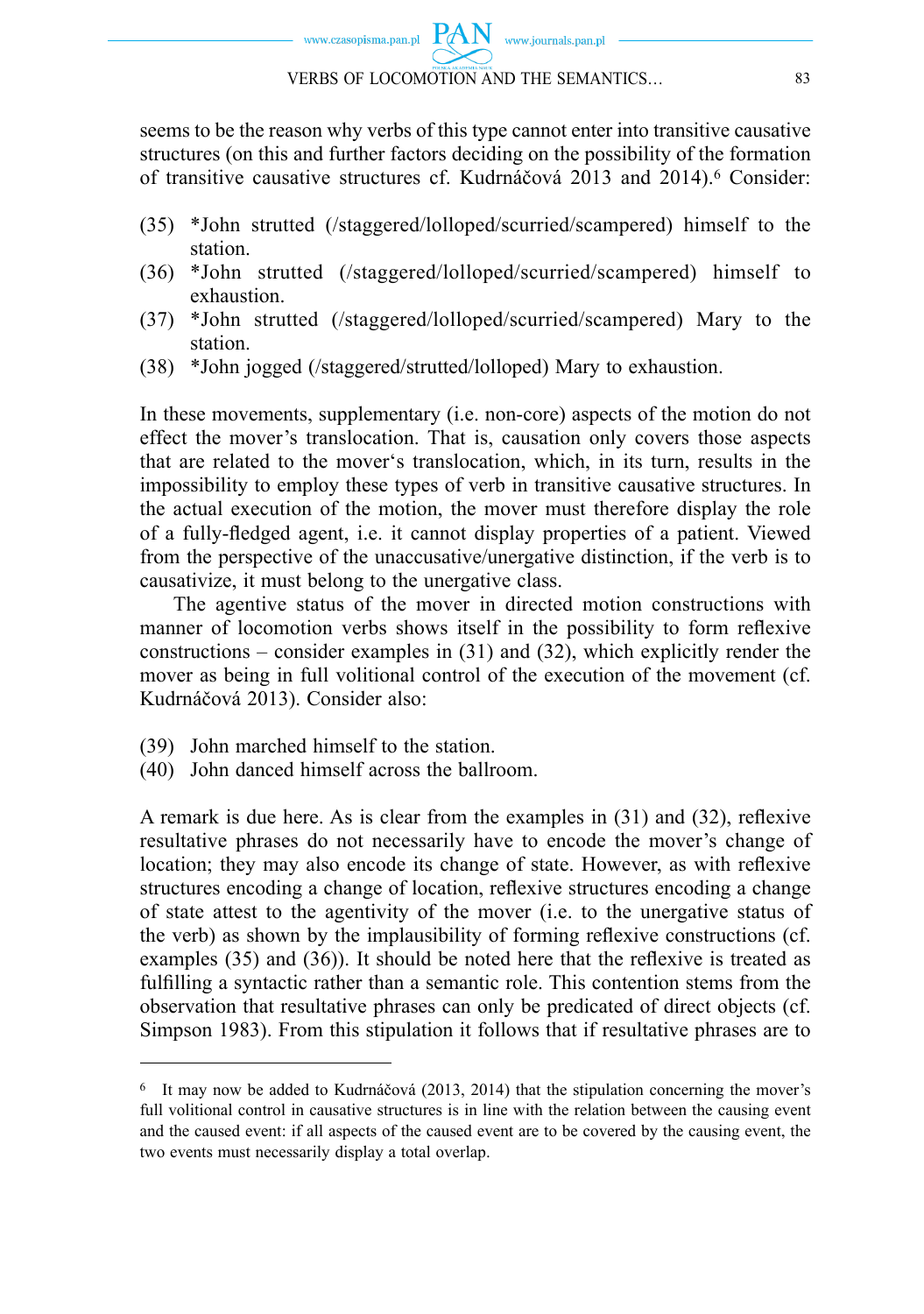

be predicated of subjects of unergatives, the slot for the direct object must be filled, i.e. the reflexive must be used.<sup>7</sup>

Last but not least, it may be added that related to the agentive status of the subject argument in intransitive directed motion events is the possibility of forming constructions of the type

(41) John danced mazurka across the room.

If *John* here were a deep object (i.e. if the verb classed among unaccusatives), it would be difficult to argue that the sentence contains two objects – one in the subject position, the other in the direct object position (on this see Markantonatou 1999).

### *4.3.2. Path verbs*

As has been mentioned above, path verbs do not causativize (neither are they admitted into passive structures), in spite of the fact that they are frequently held to display an unaccusative status. They do not allow for the possibility of inserting an external argument into the sentence (relegating the internal argument to the direct object position). Consider the examples in  $(26b) - (29b)$ , repeated here for convenience:

(26b) \*John went (/came) himself to the station.

(27b) \*John went (/came) Mary to the station.

(28b) \*John went (/came) himself to exhaustion.

(29b) \*John went (/came) Mary to exhaustion.

As argued for by Kudrnáčová (2010 and 2013), the impossibility of path verbs to enter into causative structures is most probably underlain by the fact that, as opposed to events encoded in manner of locomotion verbs, path verbs render movement as freed from the energetic profile, i.e. as freed from the mover's position in the causal structure of the motion situation. Path verbs do not lexicalize the type of the mover's activity (which is, in events encoded in manner of locomotion verbs, causally related to the traversal of the path). Since they do not encode information about the concrete modality of the motion, they do

<sup>7</sup> Kudrnáčová (2006) has shown that phrases encoding the mover's change of state can be predicated not only of direct objects (*John ran himself to exhaustion*) but also of agents (*John ran to exhaustion*). The reflexive type of structure renders exhaustion as a state ensuing from the movement, i.e. as a fully-fledged result that does not form part of the movement itself. By contrast, the non-reflexive type of structure renders exhaustion as representing the final quantum of the movement (that which is cast as a state). In this structure, then, the state of exhaustion represents the intensity of the movement and thus can be put on a par with directional *to-*phrases (as in *John ran to the station*).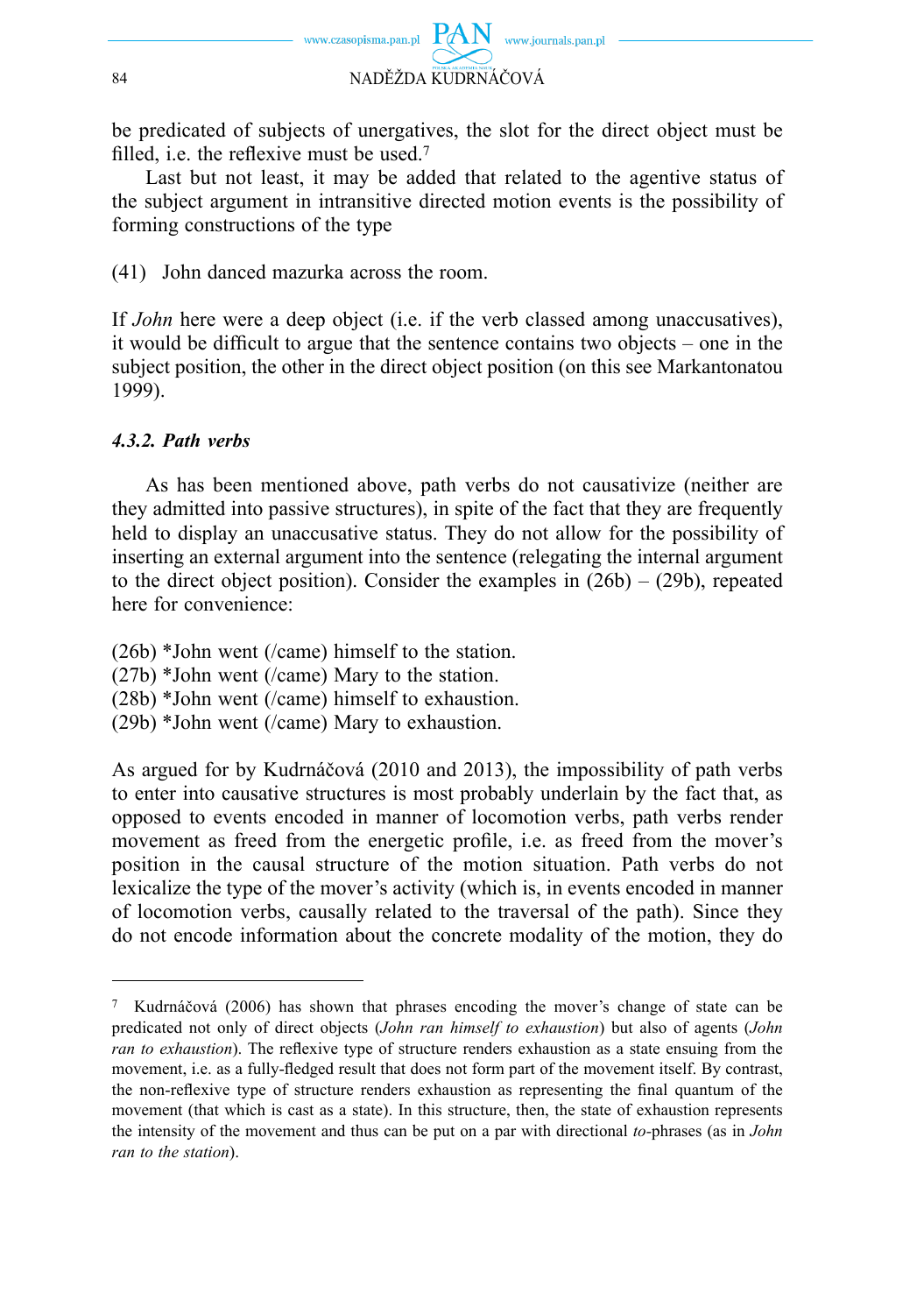

not provide information about whether their sole argument is the causer of the change in location, i.e. whether the movement is agentive or not. The movement in path verbs is rendered in its simplest form, as a bare change in the participant's location (on this cf. also Kudrnáčová 2008). An explanation along these lines may be supported by appealing to Langacker's account that verbs like *come, go* and *arrive* "impose an absolute construal on the movement they designate. This does not imply that the movement is conceived as being inherently nonenergetic, but rather that only the thematic process itself (i.e. the movement per se) is saliently evoked and placed in profile" (Langacker 1991: 390).

Viewed from the perspective of the verb's status, path verbs seem to fall outside the unaccusative/unergative distinction (which is conceptually related to the fact that their sole arguments fall outside the agent/patient distinction).

#### **5. Summary and conclusion**

The discussion presented in this paper can be summarized as follows. The paper sought to provide evidence that the presence/absence of a directional phrase does not decide on the verb's unaccusative/unergative status as is often claimed in the literature. Instead, what seems to play a crucial role in the verb's categorization is whether the subject argument is in full control over the movement or not (which is line with the fact that manner of locomotion verbs present motion as an outcome of the mover's energetic output). If the subject argument's volitional control covers all aspects of the motion, the verb is admitted into transitive causative structures, irrespective of whether a directional phrase is present or not. If, however, some aspects of the motion are not covered by the subject argument's volitional control (as is the case in locomotion events like limping or strutting), the verb cannot be used in transitive causative structures. In other words, the direct object position in these structures is barred for participants that display (some of the) properties of a patient, which serves as an argument against the obligatory unaccusativity of verbs appearing in them.

As regards path verbs (which are commonly treated as belonging to the unaccusative class), the paper has attempted to provide arguments in favour of the interpretation that these verbs actually fall outside the unaccusative vs. the unergative distinction. The reason behind this observation is that path verbs encode movement in its simplest form, i.e. as a bare change of location abstracted from forming part of a causal (hence an energetic) chain. The arguments of path verbs are thus viewed as falling outside the agent/patient differentiation.

The discussion has attempted to demonstrate that the question of the unergative/unaccusative differentiation of intransitive verbs of locomotion can be adequately addressed by an account based on the analysis of a causal structuration of a motion situation as it manifests itself in the verb's semantics (and hence in the semantics of the mover). Needless to say, the possibility of the mover to assume a dual agent/patient status in certain verbs of manner of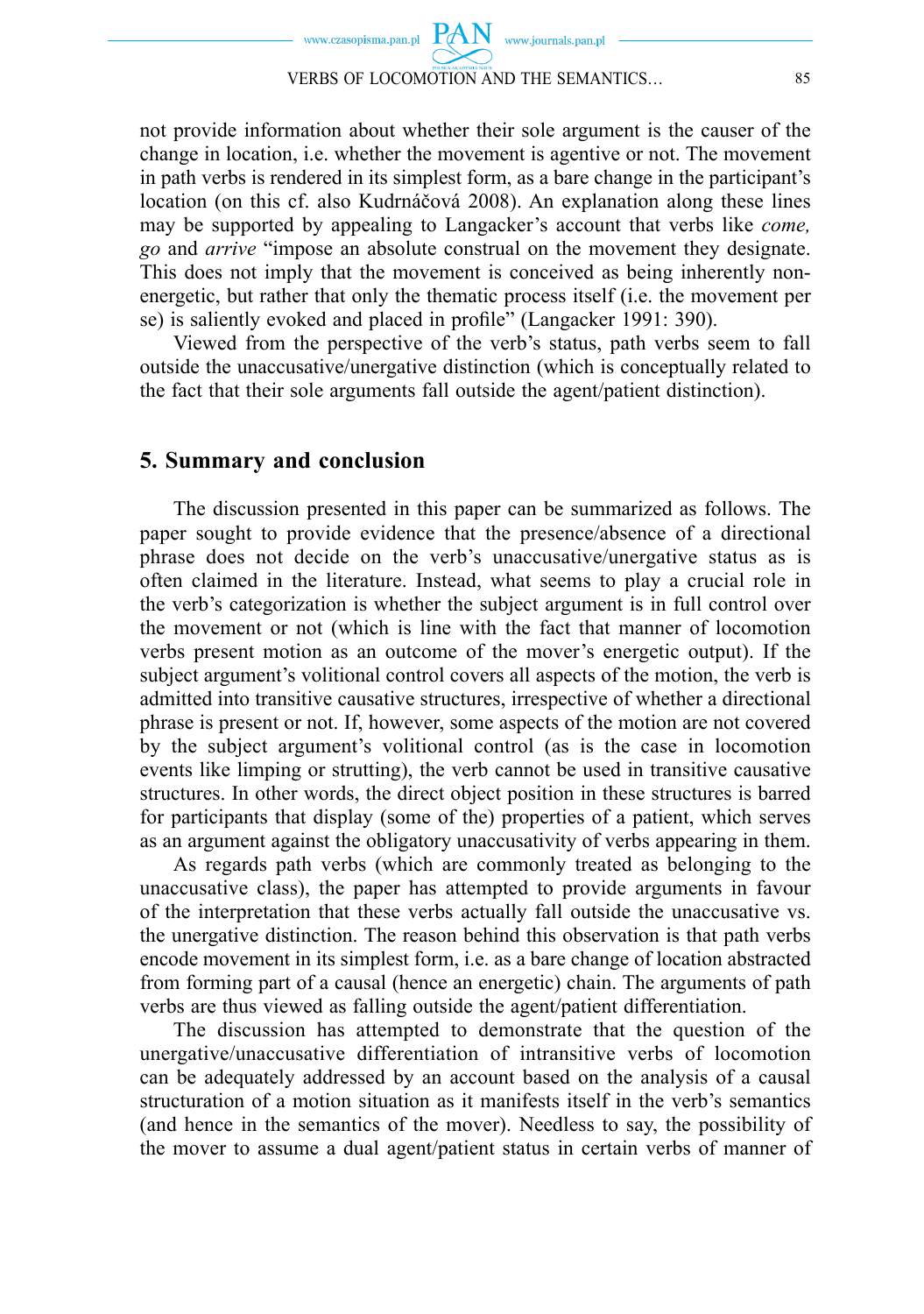

86 NADĚŽDA KUDRNÁČOVÁ

locomotion attests to the well-known proposal offered by Dowty, namely, that an agent and a patient do not represent discrete semantic roles. Nevertheless, what seems to be open to debate is Dowty's proposal concerning the role of the varied degree of the argument's agentivity in relation to the verb's unaccusative/ unergative status. Dowty proposes that verbs displaying a high degree of agentivity and, at the same time, a low degree of patienthood are invariably unergative, while verbs displaying a low degree of agentivity and a high degree of patienthood are invariably unaccusative (Dowty 1991: 608). Related to this is Dowty's proposal that the roles of Proto-agent and Proto-patient include different sets of entailments. In concrete terms, Dowty (1991: 572) takes the Proto-agent role as subsuming the following features: (a) volitional involvement in the event, (b) sentience/perception, (c) causing an event or a change of state in another participant, (d) movement relative to another participant, (e) exists independently of the event. The Proto-patient role subsumes the following features: (a) undergoes a change of state, (b) represents an incremental theme, (c) causally affected by another participant, (d) stationary relative to the movement, (e) does not exist independently of the event.8 Contrary to Dowty, the paper argues that what decides the verb's syntactic applicability is not the degree of the volitional involvement of the mover in the action (i.e. the degree to which the mover agentivity is reduced) but the (simple) fact that the mover is not in full volitional control of the movement, i.e. that he is not a fully-fledged agent.

#### **References**

- Alexiadou, A., E. Anagnostopoulou and M. Everaert (eds.). 2004. *The unaccusativity puzzle: explorations of the syntax-lexicon interface*. Oxford: Oxford University Press.
- Borer, H., and K. Wexler 1987. The maturation of syntax. In T. Roeper and E. Williams (eds.), *Parameter-setting and language acquisition,* 123-172. Dordrecht: Reidel.
- Burzio, L. 1986. *Italian syntax: a government-binding approach.* Dordrecht: Reidel.
- Croft, W. 1991. *Syntactic categories and grammatical relations.* Chicago: University of Chicago Press.
- Dowty, D. 1991. Thematic proto-roles and argument selection. *Language* 67: 547-619.
- Erteschik-Shir, N., and T. Rapoport 2010. Contact and other results. In M. Rappaport Hovav, E. Doron and I. Sichel (eds.), *Lexical semantics, syntax, and event structure*, 59-75. Oxford: Oxford University Press.
- Filipović, L. 2007. *Talking about motion. A crosslinguistic investigation of lexicalization patterns.* Amsterdam: Benjamins.
- Fillmore, Ch. 1970. The grammar of hitting and breaking*.* In R.A. Jacobs and P.S. Rosenbaum (eds.), *Readings in English transformational grammar*, 120-133. Waltham, MA: Ginn.

<sup>8</sup> As Tenny (1994: 102-105) points out, Dowty's account does not make clear which verbs serve as examples of any of the combination of the features proposed.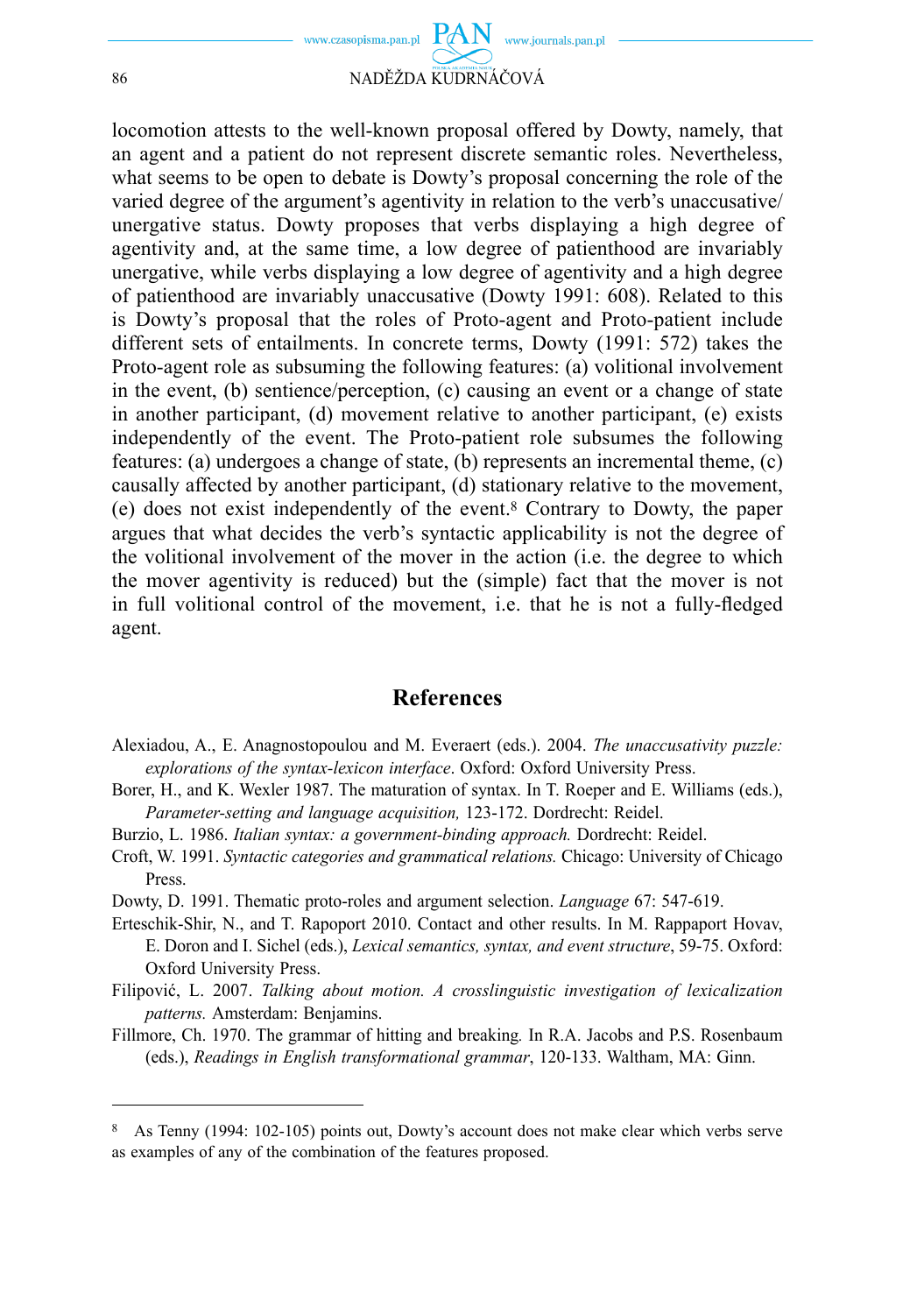

#### VERBS OF LOCOMOTION AND THE SEMANTICS… 87

- Folli, R., and H. Harley 2006. On the licensing of causatives of directed motion: waltzing matilda all over. *Studia Linguistica* 60: 121-155.
- Geuder, W., and M. Weisgerber 2006. Manner and causation in movement verbs. In Ch. Ebert and C. Endriss (eds.), *Proceedings from "Sinn und Bedeutung 10", ZAS Papers in Linguistics* 44, 125-137. Berlin.
- Goldberg, A. 1991. It can't go down the chimney up: path and the English resultative. *BLS* 17: 368-378.
- Hale, K., and S.J. Keyser 2002. *Prolegomenon to a theory of argument structure.* Cambridge, MA: MIT Press.
- Kudrnáčová, N. 2006. The locative inversion construction and the character of the path. In R. Povolná and O. Dontcheva-Navrátilová (eds.), *Discourse and Interaction* 2, 89-96. Brno: Masaryk University.
- Kudrnáčová, N. 2008. *Directed motion at the syntax-semantics interface.* Brno: Masaryk University.
- Kudrnáčová, N. 2010. On factors barring the causativization of path verbs. In R.W. Wolny and M. Łodej (eds.), *Crosscurrents: studies in English linguistics*, 41-47. Kielce: Holy Cross University.
- Kudrnáčová, N. 2013. *Caused motion: secondary agent constructions.* Brno: Masaryk University.
- Kudrnáčová, N. 2014. *Transitive causative constructions with verbs of self-agentive locomotion*. Paper presented at the conference "Concept Types and Frames in Language, Cognition, and Science", University of Düsseldorf*,* August 25-27, 2014.
- Kuno, S., and K. Takami 2004. *Functional constraints in grammar: on the unergativeunaccusative distinction.* Amsterdam: Benjamins.
- Langacker, R.W. 1991. *Foundations of cognitive grammar. Vol. 2: Descriptive application.*  Stanford: Stanford University Press.
- Levin, B. 1993. *English verb classes and alternations: a preliminary investigation.* Chicago: University of Chicago Press.
- Levin, B., and M. Rappaport Hovav 1992. The lexical semantics of verbs of motion: the perspective from unaccusativity. In I. M. Roca (ed.), *Thematic structure: its role in grammar*, 247-269. Berlin: Foris.
- Levin, B., and M. Rappaport Hovav 1995. *Unaccusativity: at the syntax-lexical semantics interface*. Cambridge, MA: MIT Press.
- Levin, B., and M. Rappaport Hovav 1999. Two structures for compositionally derived events. In T. Mathews and D. Strolovitch (eds.), *Proceedings of SALT 9*, 199-223. Ithaca, NY: CLC Publications.
- Markantonatou, S. 1999. Syntactic optionality and lexical semantics. The case of English manner of motion verbs. In L. Mereu (ed.), *Boundaries of morphology and syntax*, 271-290. Amsterdam: Benjamins.
- Matsumoto, Y. 1996. Subjective motion and English and Japanese verbs. *Cognitive Linguistics*  7: 183-226.
- Miller, G.A., and P.N. Johnson-Laird 1976. *Language and perception*. Cambridge: Cambridge University Press.
- Perlmutter, D.M. 1978. Impersonal passives and the unaccusative hypothesis. *BLS* 4: 157-189.
- Perlmutter, D.M., and P. Postal 1984. The 1-advancement exclusiveness law. In D.M. Perlmutter and C. Rosen (eds.), *Studies in relational grammar* 2*,* 81-125. Chicago: University of Chicago Press.